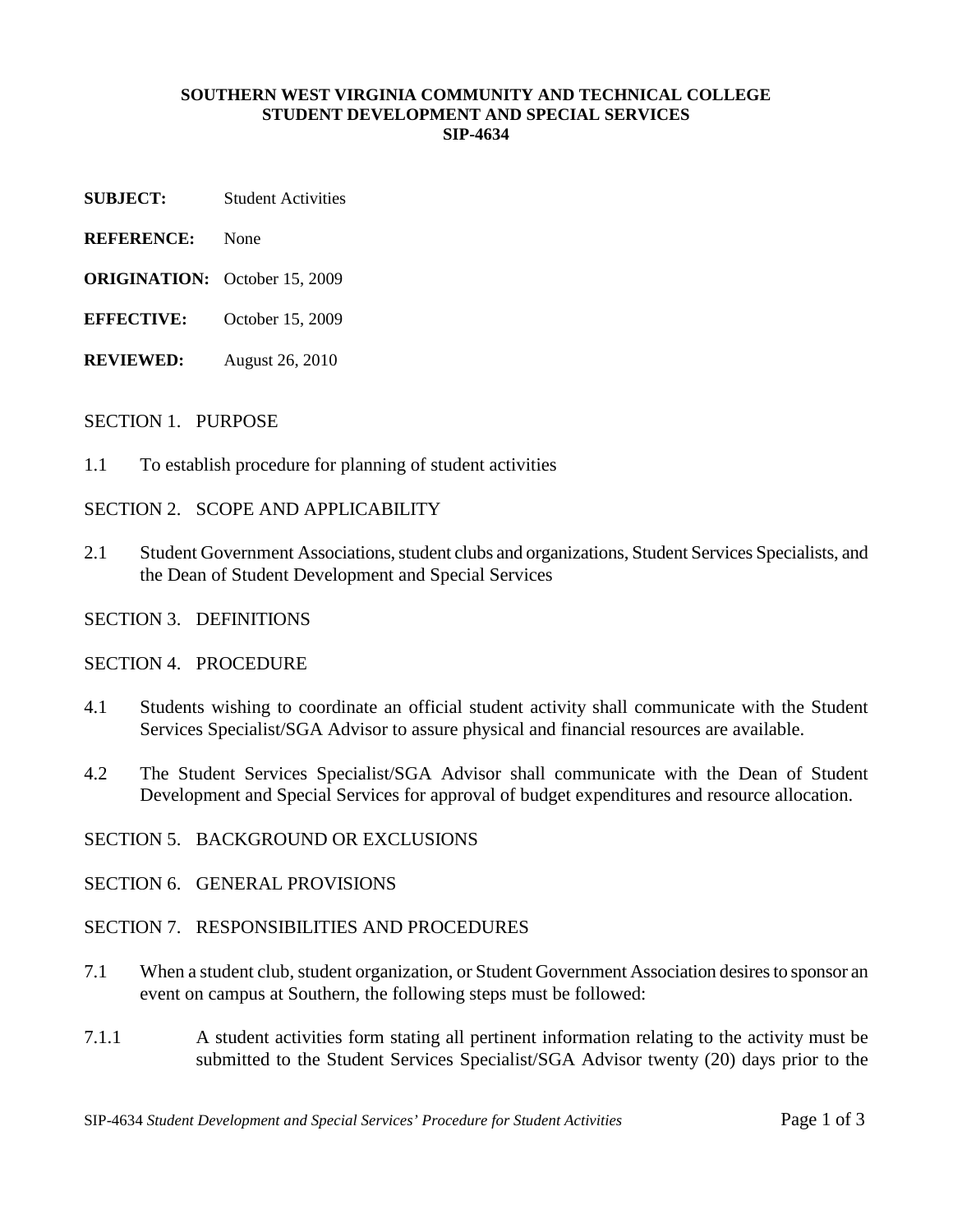activity. The Student Services Specialist will then notify the Dean of Student Development and Special Services as to the circumstances relating to the event.

- 7.1.2 The sponsoring group will check with the Director of Purchasing to ascertain if the person or activity is registered to do business with the State of West Virginia. This is necessary if payment by Southern is required.
- 7.1.3 If an off-campus facility is to be used for the activity, a rental agreement for the use of the facility must be submitted to the Student Services Specialist/ SGA Advisor three (3) weeks prior to the event. A space rental form must be completed and submitted to the Director of Purchasing to assure payment for the facility. The group renting and using the off-campus facility must assume responsibility for any damages that may result from the performance of the activity.
- 7.1.4 If an event is to be held on campus or at a site, the Student Services Specialist/SGA Advisor will assume the responsibility for scheduling the event with the Campus Director.
- 7.2 Any supplies or equipment to be purchased in connection with a student activity must be purchased according to proper procedures as outlined by the College. Proper approval of the purchase must be obtained in advance of the purchase. The following steps should be followed in making a purchase:
- 7.2.1 The Treasurer or President of the student club, student organization or Student Government Association will notify the Student Services Specialist/SGA Advisor of the supplies or equipment needed for the event and the preferred state vendor.
- 7.2.2 The Student Services Specialist/SGA Advisor will submit a requisition request to the Dean of Student Development and Special Services.
- 7.2.3 The purchase requisition will be submitted to the Director of Purchasing for processing.
- 7.2.4 After approval has been received from the Dean of Student Development and Special Services, the supplies or equipment may be obtained or ordered.

SECTION 8. CANCELLATION

# SECTION 9. REVIEW STATEMENT

9.1 This procedure shall be reviewed on a regular basis with a time frame for review to be determined by the President or the President's designee. Upon such review, the President or President's designee may recommend to the Board that the procedure be amended or repealed.

### **Attachments**: None

**Distribution:** All employees of Southern West Virginia Community and Technical College via